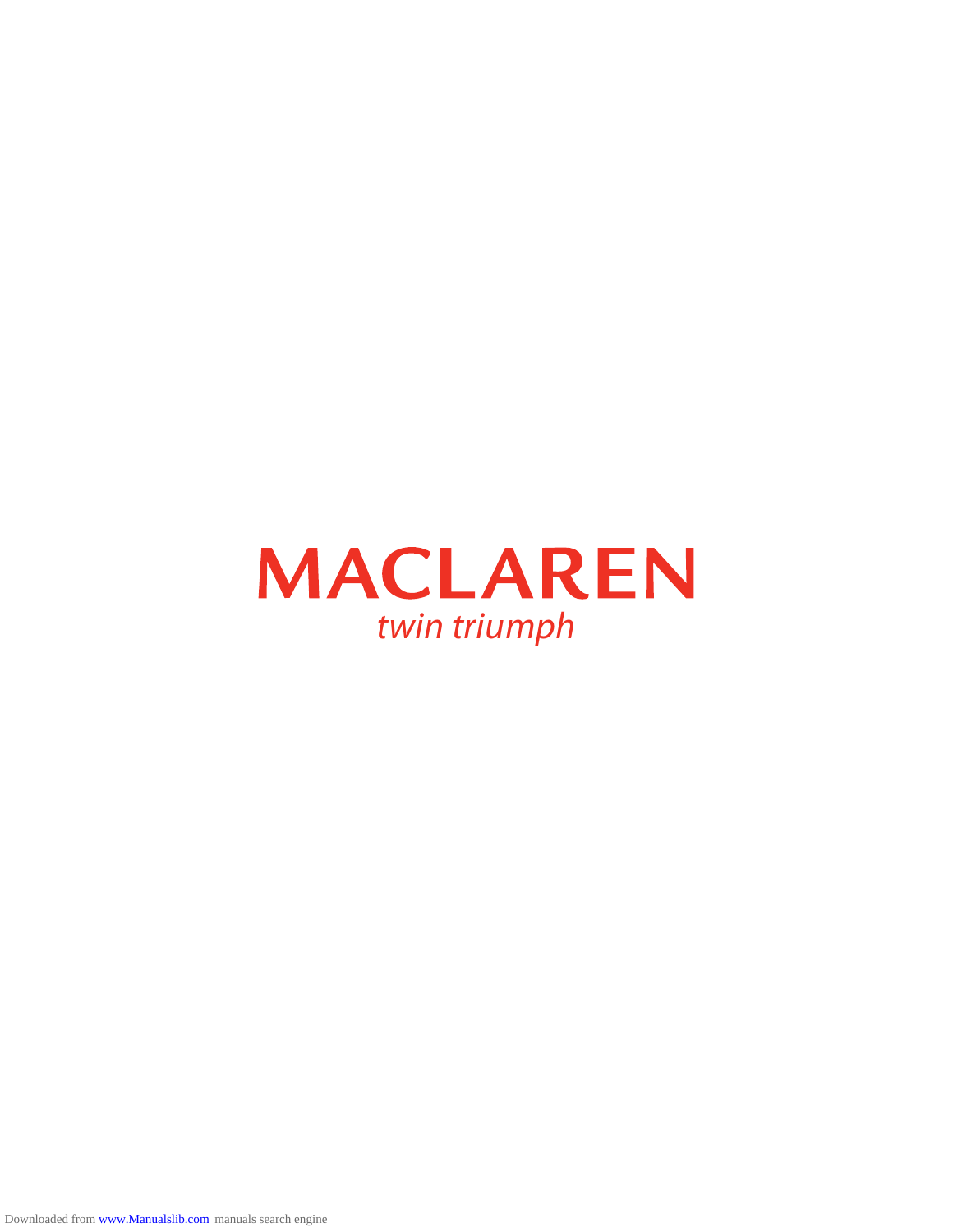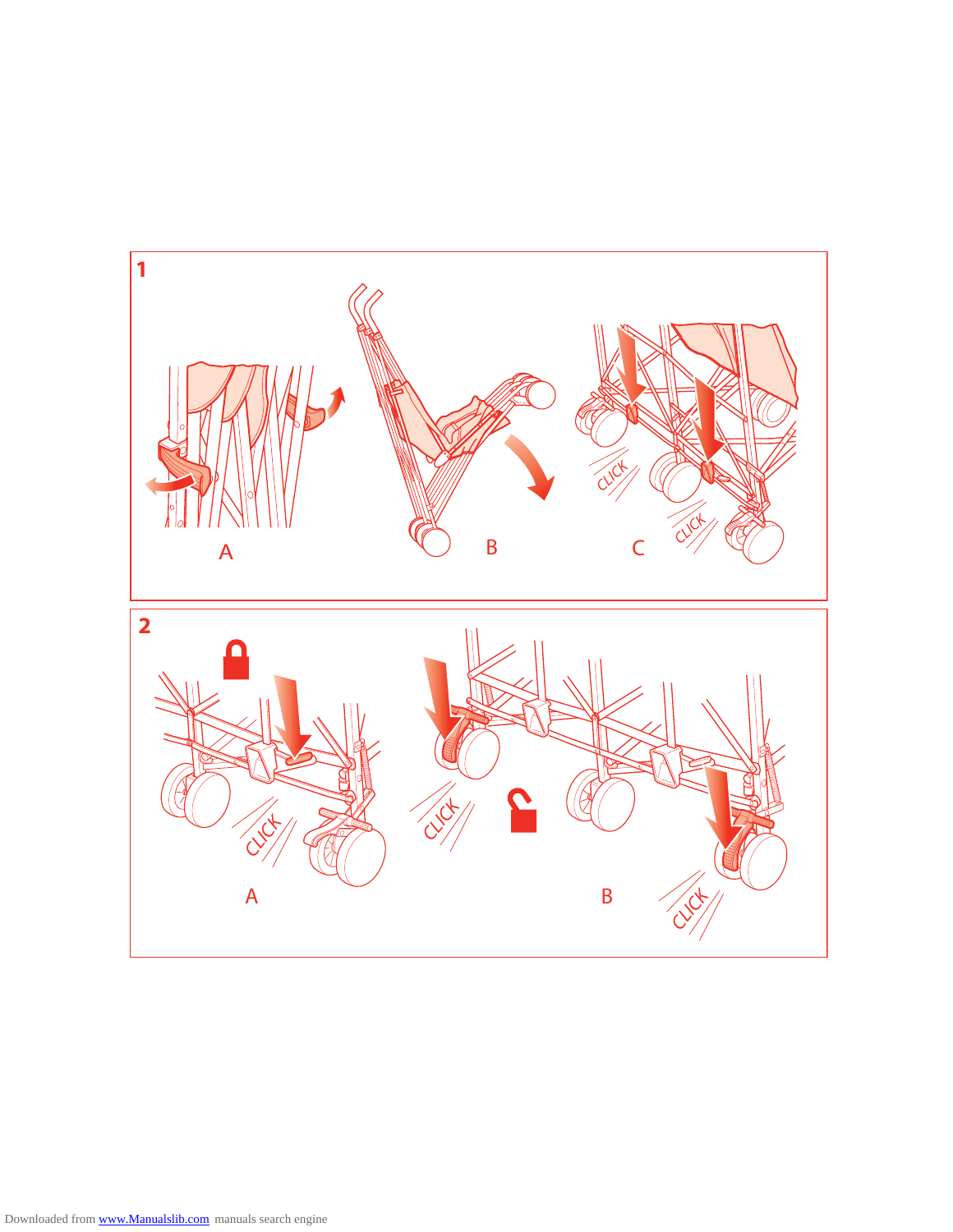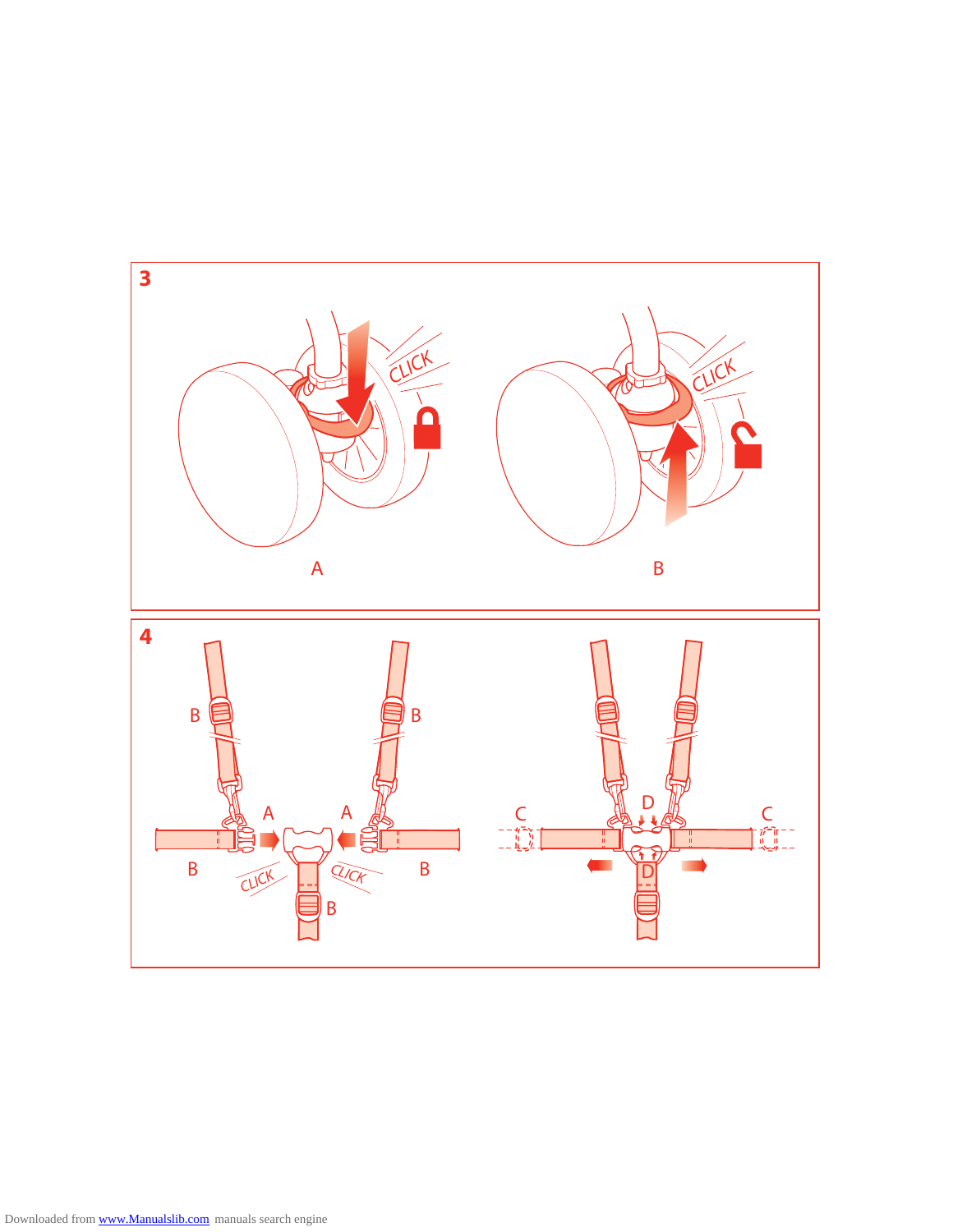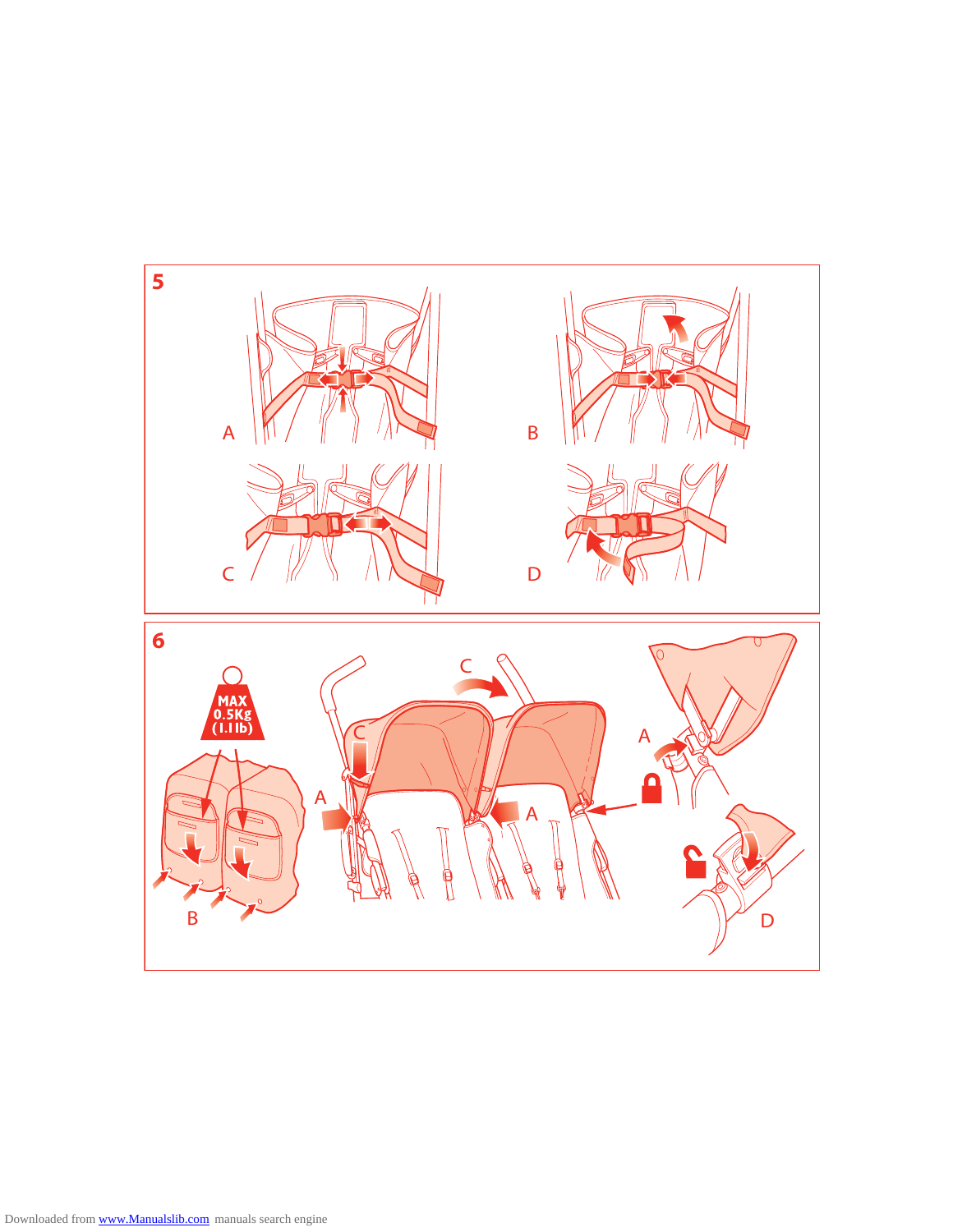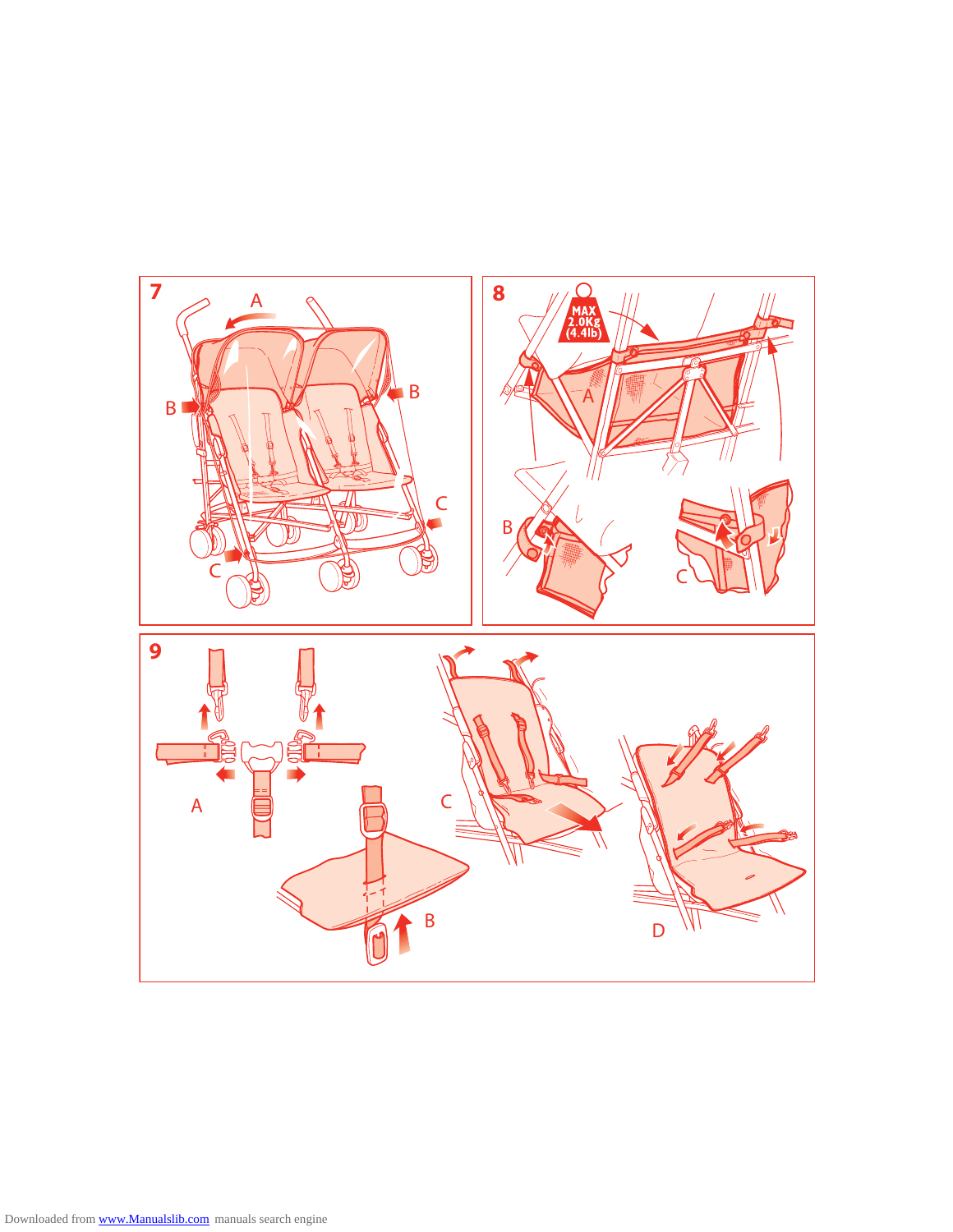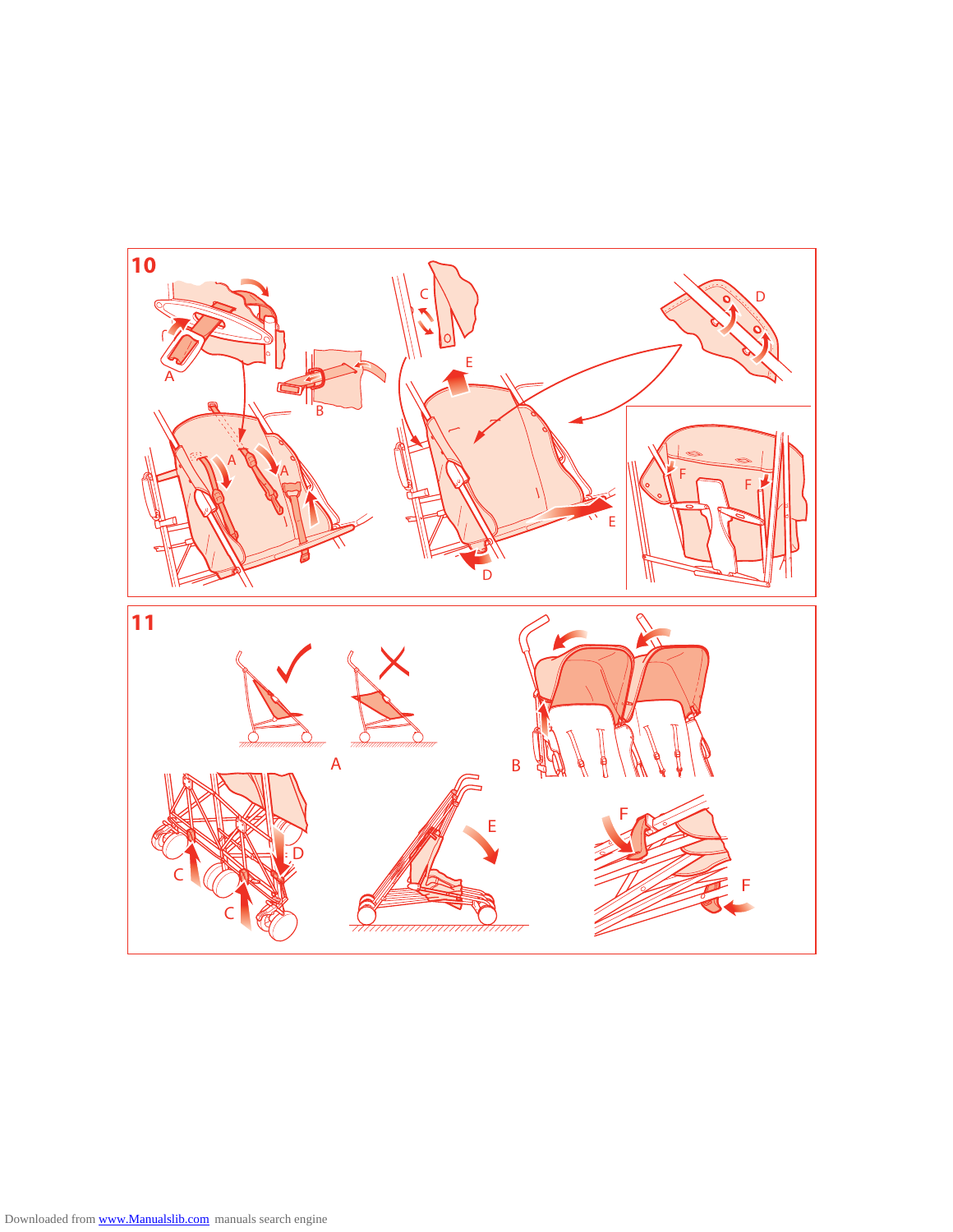### Warranty

Your Maclaren stroller is guaranteed to be free from any manufacturing defects for a period of 1 year from the date of purchase under normal use and provided it is used in compliance with the operating instructions. This warranty extends only to the original retail purchaser and is only valid when supplied with proof of purchase. Please retain proof of purchase with this Limited Warranty.

Should a repair be needed please contact the retailer from whom the product was purchased, or one of the Maclaren Authorised Service Agents.

Please note that the warranty will not be applicable if:

 A fault is the cause of misuse or poor maintenance. Please refer to this instruction leaflet for guidance on how to maintain your stroller.

Repairs are carried out by a third party.

 The stroller is faulty due to general wear and tear which is the result of everyday use.

A stroller is damaged as a result of an accident.

 Maclaren are not satisfied that the stated warranty terms and conditions have been met.

THIS WARRANTY IS GIVEN IN ADDITION TO AND DOES NOT AFFECT YOUR STATUTORY RIGHTS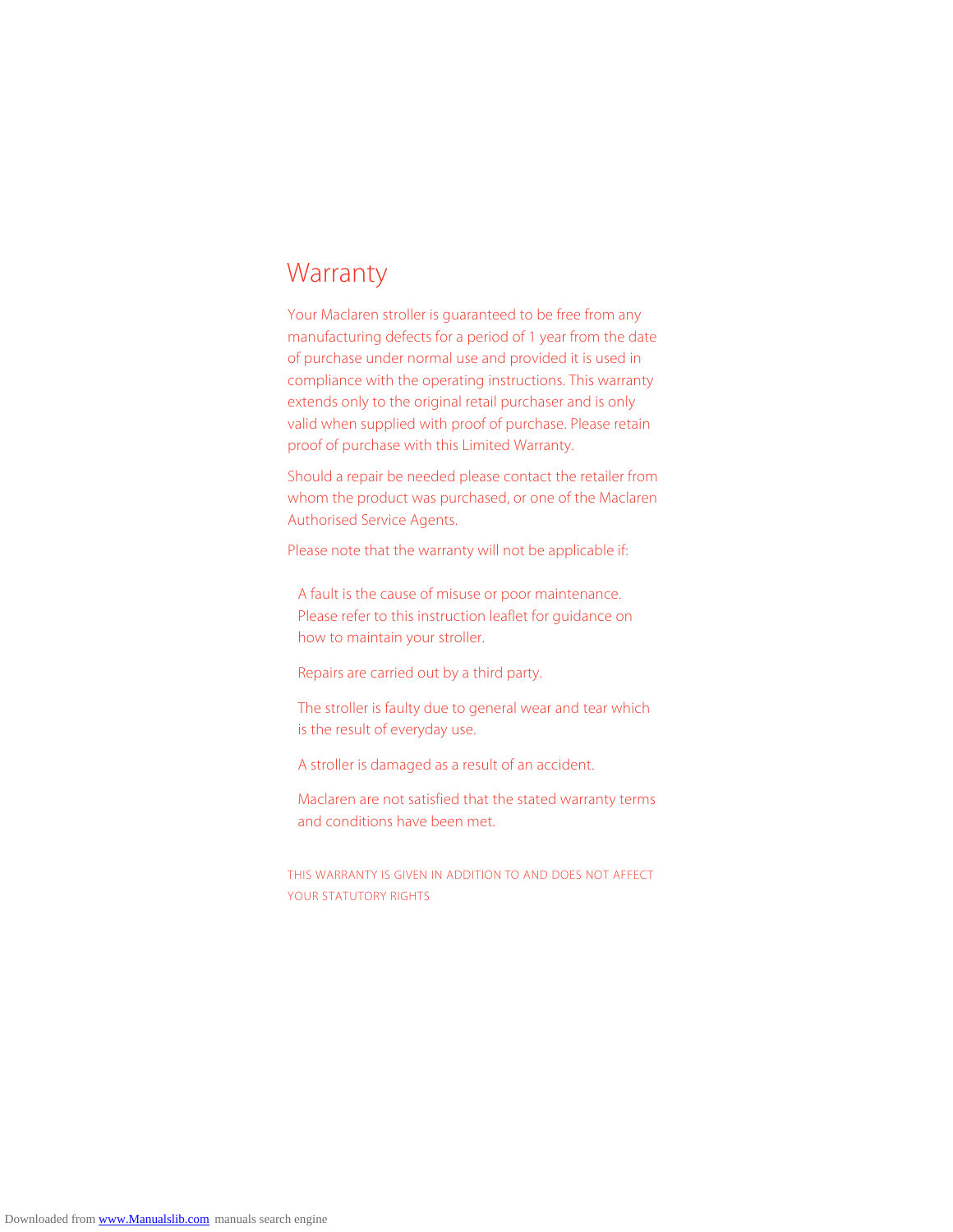# Contents

- **2 EN** *Attendant user guide* Please read this User Guide fully prior to use ensuring reference is made to the numbered diagrams on the final pages.  *Retain this User Guide for future reference*
- **5** Operation Illustrations
- **10** Warranty Information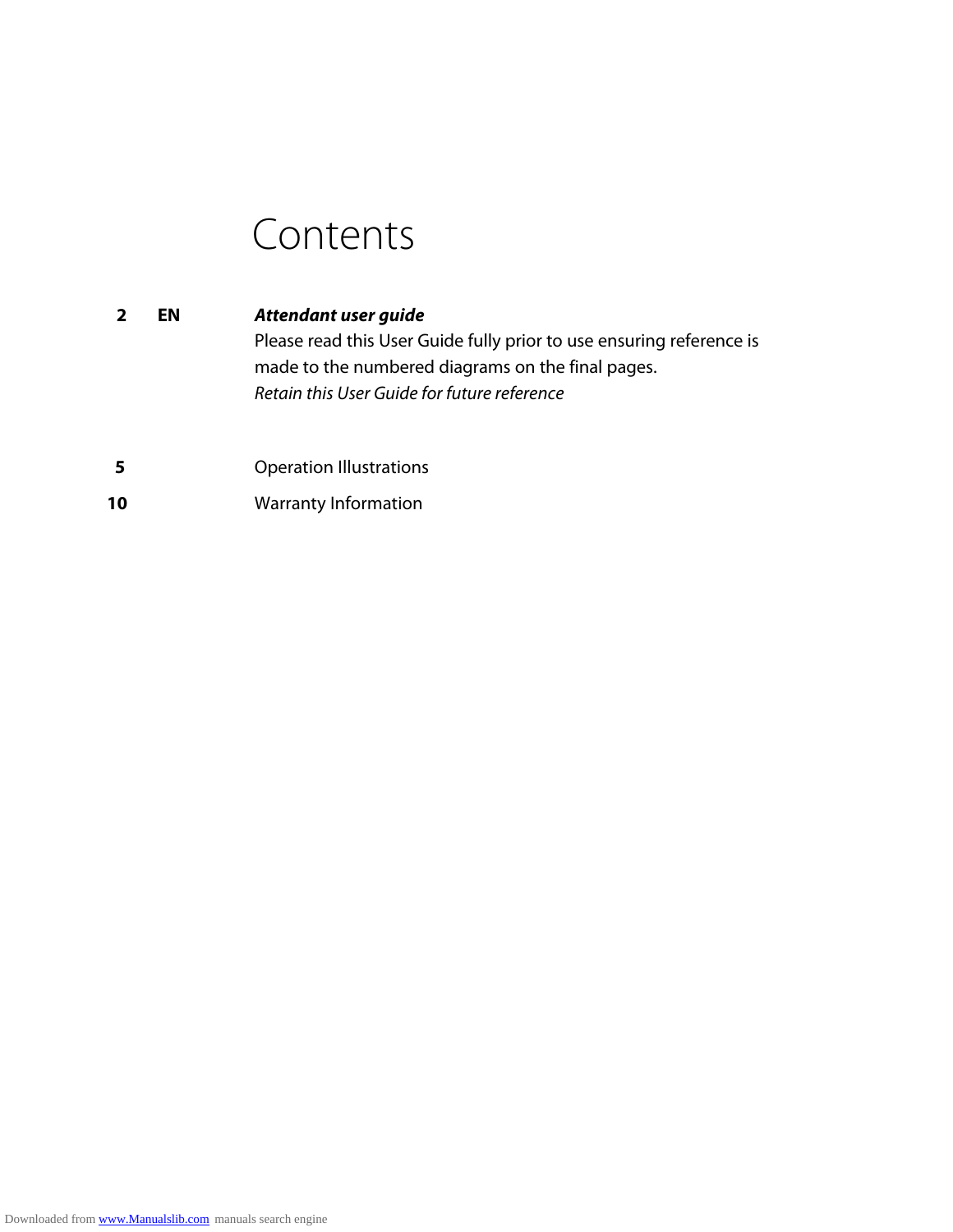## **EN**

### General Information & Safety

WARNING: **IT MAY BE DANGEROUS TO LEAVE YOUR CHILDREN UNATTENDED. THE SAFETY OF CHILDREN IS YOUR RESPONSIBILITY. AVOID SERIOUS INJURY FROM FALLING OR SLIDING OUT. ALWAYS USE THE SEATBELTS. THIS VEHICLE IS SUITABLE FOR TWO CHILDREN.** IMPORTANT: **KEEP THESE INSTRUCTIONS FOR FUTURE REFERENCE**

- Follow all instructions carefully. Incorrect use will cause damage to stroller.
- Children should be harnessed in at all times and should never be left unattended.
- **IMPORTANT It is important for your child's safety that the harness be correctly fitted and adjusted. If not adjusted correctly in accordance with the instructions the stability of the stroller will be impaired.**
- The harness and seat belt are not a substitute for proper adult supervision.
- For extra safety 'D' rings are provided for the attachment of a separate, full harness (to EN13210 or BS6684).
- Children should be clear of moving parts while making adjustments. **IMPORTANT-DANGER: It is important that great care is taken to ensure that children are kept well clear of the stroller when folding or unfolding the product. Finger traps and scissoring actions are unavoidable during these operations.**
- Do not carry additional children, goods or accessories in or on this stroller except as permitted in this leaflet. They may cause the stroller to become unstable.
- Overloading, incorrect folding and the use of accessories, e.g. child seats, bag hooks, rain covers, buggy boards, etc., other than those approved by Maclaren may damage or break this vehicle.
- Any damage caused by the use of accessories not supplied by Maclaren will not be covered by the terms of our warranty.
- Never leave children in the stroller when ascending or descending stairs or escalators or when travelling on other forms of transport.
- The stroller should always open and fold easily. Do not force it. It may be necessary to re-read the instructions.
- Negotiate kerbs and rough ground carefully. Repeated impact will cause damage to the stroller.
- Never allow children to stand on the footrest.
- Do not leave the stroller exposed to heat i.e. by a radiator or in direct sunlight.
- Do not place items on the top of the hood.

#### **MAINTENANCE AND REPAIR**

- This vehicle requires regular maintenance by the user. Regularly check all rivets and connecting devices for tightness and security. Inspect all brakes, wheels and tyres and replace or repair, if necessary. Check all safety devices for correct operation, in particular the primary and secondary locks. These should be free to move at all times. Never continue to use a product that is not structurally sound.
- We recommend a service every 12 months.
- If wheels squeak, lubricate sparingly with WD40 Teflon or silicone coating. Do NOT use oil or grease based products, as this will attract dirt, which will clog the movement.
- Only Maclaren replacement parts should be used. It may be unsafe to use parts not supplied by Maclaren.

#### **CLEANING**

- Clean frame with a damp cloth and a mild detergent and dry thoroughly. Do not use abrasives.
- If the stroller chassis parts have been exposed to salt water we recommend that they be rinsed down with fresh (tap) water as soon as possible afterwards.
- The hood may be sponged lightly using a damp cloth and a mild detergent. The seat cover may be washed - see care label for details. Dry thoroughly before reuse.
- Do not fold or store the product while wet and never store in a damp environment as this can cause mildew to form.

Maclaren reserves the right to make design changes to any of their products as part of their continuous development programme.

This product is designed and manufactured to comply with BS7409: 1996 and BS EN1888-2003 (Safety requirements for wheeled child conveyances).

2